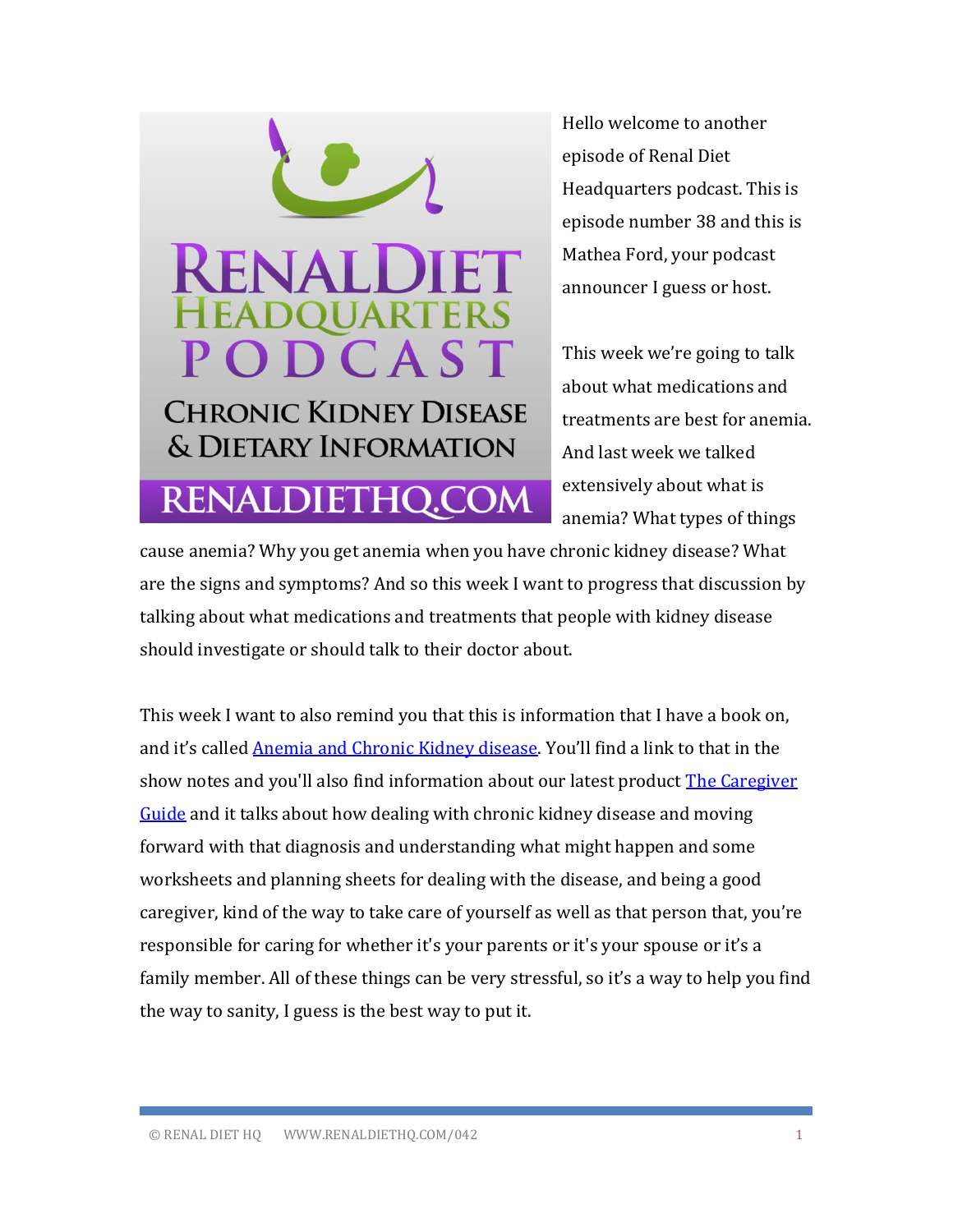So anyway… but the topic this week. I want to talk about treatment and medications for anemia with kidney disease. Again the reason why people get anemia with kidney disease is because the kidneys have a lot of effect on your overall iron levels and your levels of Epogen EPO... not Epogen erythropoietin and in your body and if you can get those to a normal level your body will make those red blood cells. But a lot of times they're generated by the kidneys, and the kidneys are not functioning properly. And so you don't always get that signal to make more red blood cells. Treatment for anemia will often depend on the type of anemia that you have. So last time I talked about you might have iron deficiency, you might have foliate of B6, you might have B12 deficiency.

Iron supplements may be helpful and you need to talk to your doctor but once you know you have anemia then you have those supplements and what will happen is you'll get diagnosed with anemia through a blood test. And your doctor will probably do additional blood tests depending on what information they get from the first round. But usually you'll get the hemoglobin and hematocrit if it's low, they will look into other things. And those should be able to guide you as to what type of anemia that you have.

But a lot of people are treated with the iron and then an ESA, which is a Erythropoietin Stimulating Agent, which means it, causes your body to create the erythropoietin. And that should be red blood cell production. The brand names of that is called Epogen or Procrit. I am going to have a hard time with this word. Darbepoetin Alfa is another one and it is long acting it's only given once a week or once every other week. You might get B12 and folic acid to make sure you have the proper levels of those in your blood.

In the past, if you know much about anemia and if you've had anemia before, it used to be treated with blood transfusions and they will give you a blood transfusion. But around 1990, it started to becoming more popular to treat anemia with these EPO,

© RENAL DIET HQ WWW.RENALDIETHQ.COM/042 2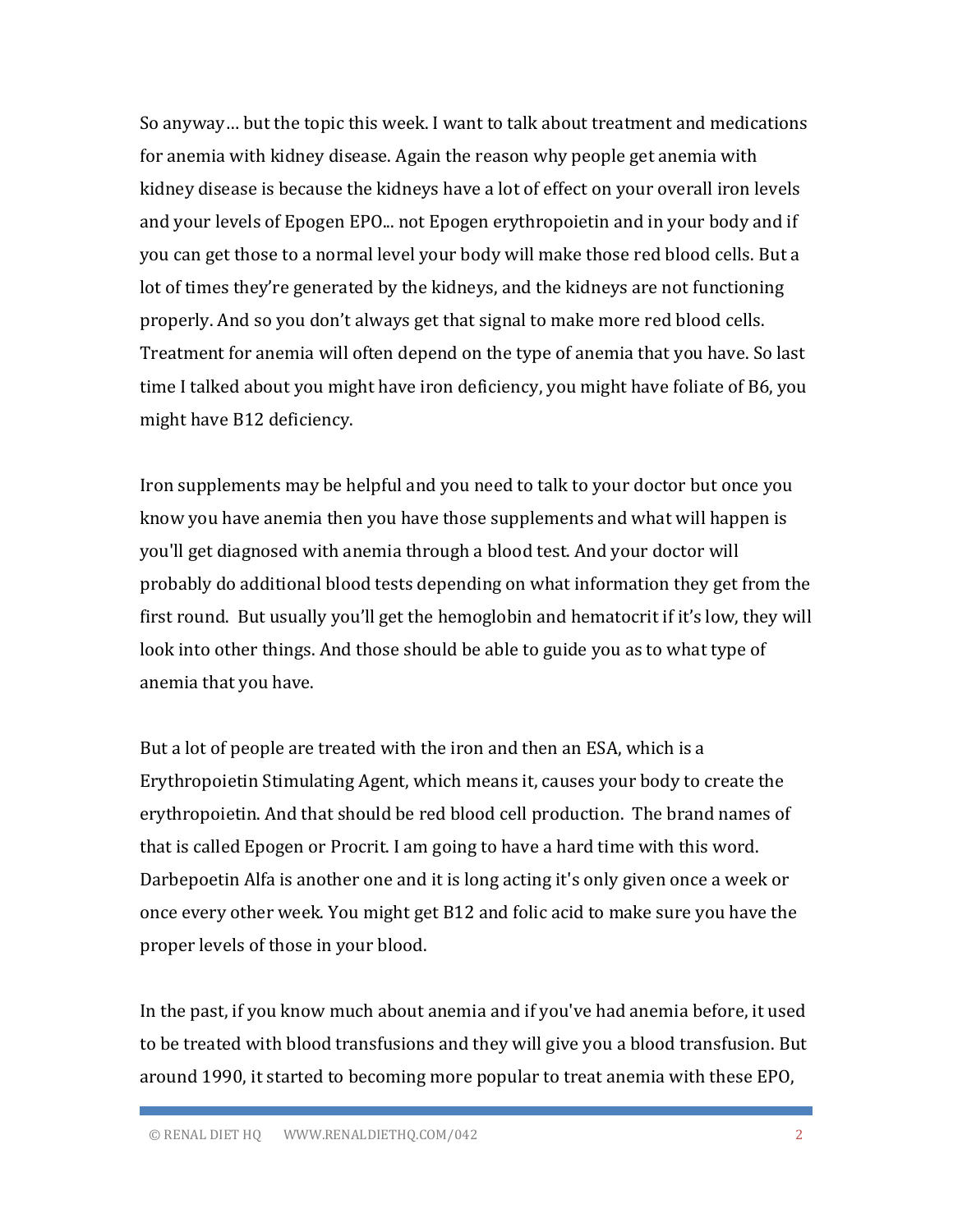Epogen and Procrit because, first of all, it cause less allergic reaction. So instead of getting someone else's blood and risking getting a risk of infection, their body would then generate the red blood cells that they need. They have these drug these ESAs. These are called retro epoetin therapy. ESAs. It can be an injectable thing and it can cause you... it either gives us the EPO that your body is not making or it causes your body to make it a little more.

Sometimes if you're on dialysis, they give it as a part of your dialysis process. Sometimes they give it to you as a shot. It's adjusted until your hemoglobin is in the target range of 11 to 13 grams per deciliter. Hemoglobin levels are monitored at least once a month, if you are taking these and the continue dosage will depend on your needs and doctors discretion and what your insurance will pay for.

Let's be really honest. Sometimes decisions are made based on what insurance will pay for. And what happens a lot of times is that you get your hemoglobin to 11 and the insurance company will not pay for another EPO shot until your hemoglobin falls low again. So most people do still feel okay at a little bit below 11 and so when your blood level gets low then you get that EPO again and it will bring it back up but be aware that sometimes insurance will not pay for another EPO shot if you're above 11.

It's recommended by the FDA that you need to get between 10 and 12 on your hemoglobin level. And they... another thing about getting the hemoglobin level too high is that there's a concern that you could have an increased risk of heart attack or stroke or heart failure. People with chronic kidney disease already have a higher risk of heart attack just because of all the factors going into having developed chronic kidney disease and the way your kidneys are functioning. You have a higher risk of heart disease and heart attack. So they aren't going to do anything that put you at even a higher risk. So a lot of ways they keep it between 10 and 12 and let you kind of fall below 11. So that they don't get you over 12.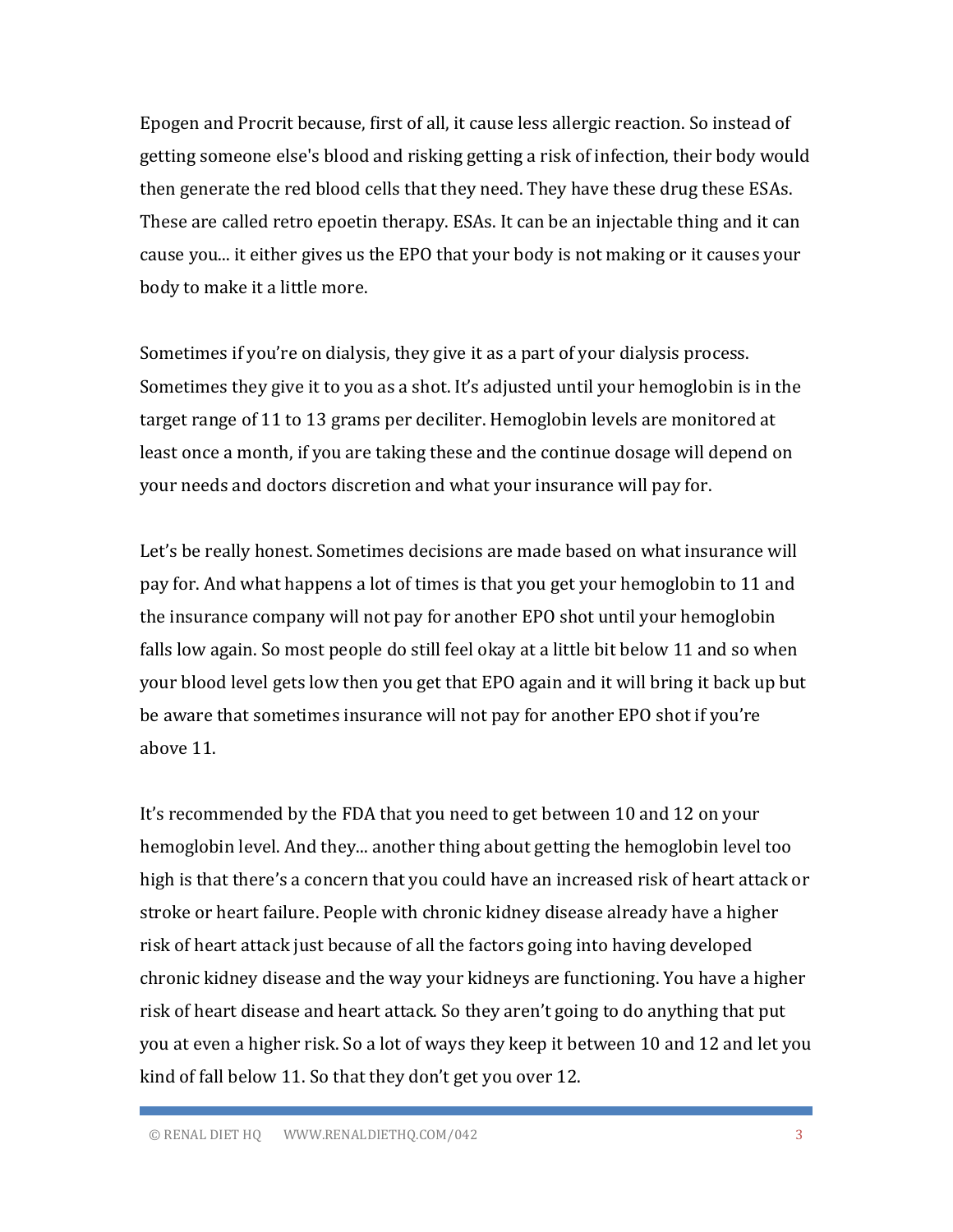It's important if you're taking any ESA to call your doctor if you have pain in your legs, like maybe a clot, swollen legs, blood pressure problems, dizziness, fatigue. Any sort of things that are out of the ordinary, so don't think just because this is causing you to have a hormone Erythropoietin that's already in your body. It's like... okay will it's not going to cause any side effects, it can cause side effects. They're very successful, ESAs are very successful, but if you have for example iron deficiency you need to take the iron also to help with making more blood cells so your body has those available to make.

If you don't increase in your iron levels once you start the ESA, I'm sorry iron levels if your anemia doesn't improve - then they'll check your iron again and they may determine that you need something else. But they also usually tend to give you the iron at the same time so both of those you should be taking and they may question you know, are you taking a question are you taking the properly? The best way to take iron is with some sort of acidic item, like an orange juice or something. Now I know on chronic kidney disease orange juice is not a good thing take, and tomato is not either but, making sure that it's not... that's just the best way to get absorbed but just don't take it with milk. Allow your body to maybe take it on an empty stomach or something. Where you are going to get it absorbed in the best way possible.

Usually what they find and the research has been done, that you get a better quality of life when you don't have any anemia. Or when you got treat... when you've treated for anemia. I myself had some pretty significant anemia a couple years ago, due to some other health problems and, I can tell you that once I was treated - and I really just took iron and I did drink orange juice with because I don't have chronic kidney disease, but I just made sure that I was taking my iron and it was doing well. And then I was doing some other things that helped me to build up my iron stores, eating proper foods. And those things helped me to feel better, I was extremely tired and just lethargic, you know so I know how it feels to have anemia and to have problems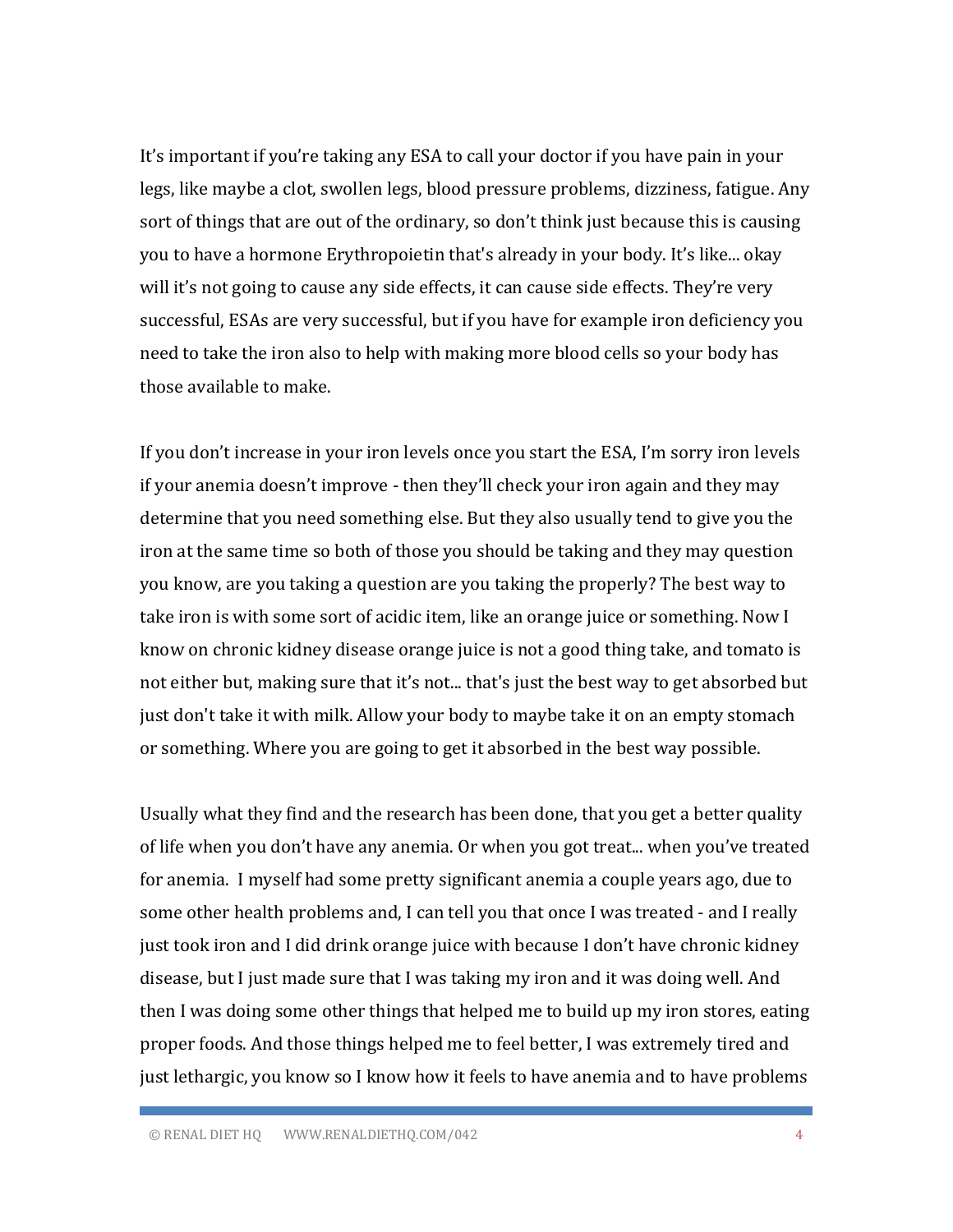with it. When you get this therapy you're giving your heart and your brain in yourself and your body more oxygen and so you have better cognitive function. Better sleep, better sexual function, better you know able to walk further, do more activities of daily living. Those things all can help when you have that improvement in your... with the EPO.

Supplementing with iron will only be beneficial if low iron is the reason why you have anemia. If that's not reason then it won't help just take an iron supplementation so make sure that you ask your doctor if you need to... don't just do it out of okay I need to take iron, I have anemia.

Supplemental iron is given in order to avoid iron deficiency and to help sustain sufficient iron stores. So that you can hold that hemoglobin where it needs to be. If your iron levels are low the ESAs won't be very helpful. And then... they work together synergistically so having the ESA and having the iron is also helpful.

Now like I said make sure that your doctor knows what medications you're taking, but some ways that you can have problems iron because it can cause you to be more constipated. So something that's important to remember when you're taking your iron is that some medications can actually hinder the absorption process, so it is important to wait at least two hours after taking a supplement before taking any antacids or antibiotics.

Don't take your iron tablets with the same time that you take your phosphate binders, if you take those. Take your iron tablets between meals, like I was saying on an empty stomach. If your stomach gets upset, then take iron tablets at bedtime, before you go sleep that can help.

Don't take iron with alcohol, coffee or milk, all of those... help do not increase the absorption. Only take the amount your doctor prescribes. And work with your

© RENAL DIET HQ WWW.RENALDIETHQ.COM/042 5